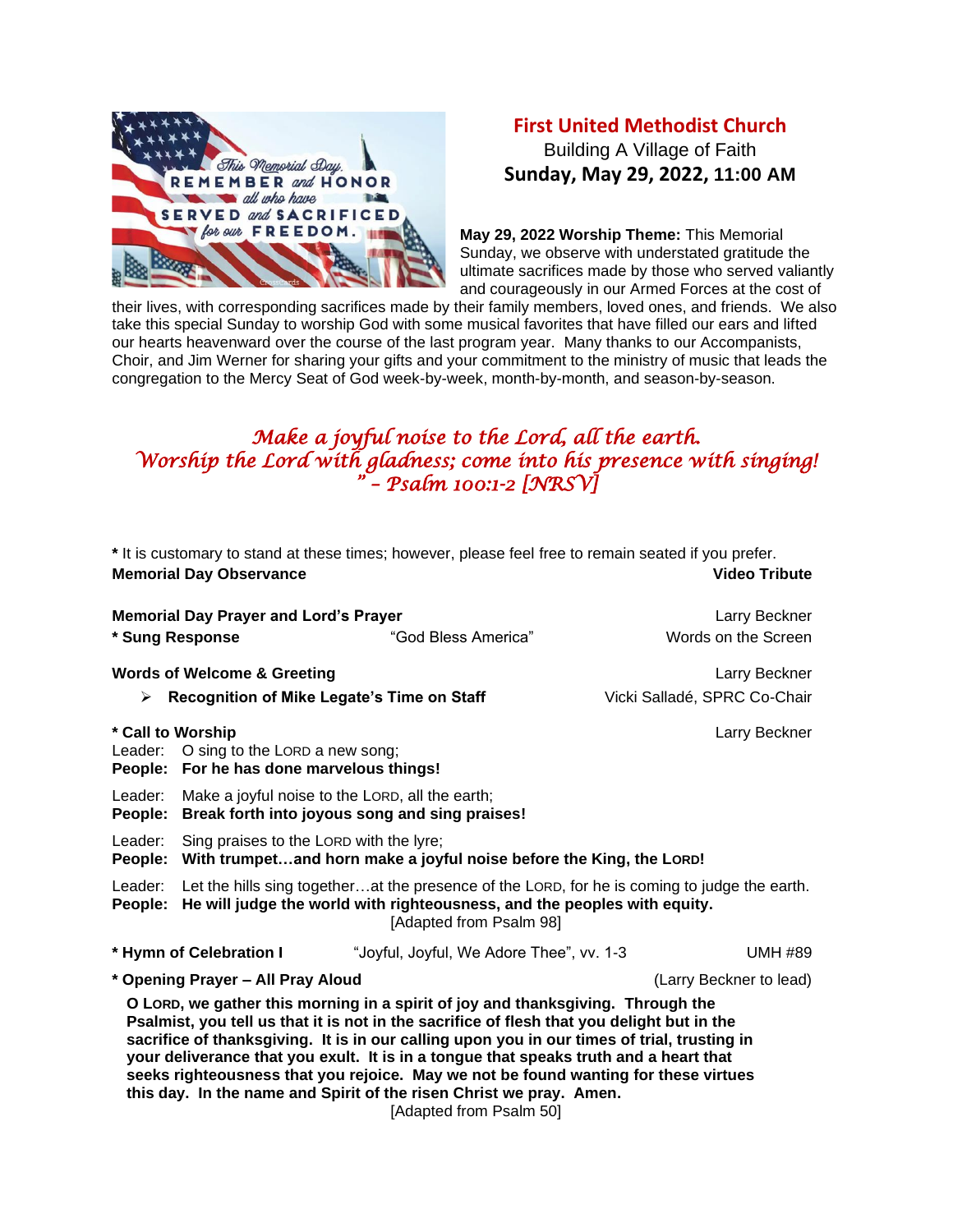| * Hymn of Celebration II                                                                                                                                 | "Joyful, Joyful, We Adore Thee", vv. 4               | <b>UMH #89</b>      |  |  |
|----------------------------------------------------------------------------------------------------------------------------------------------------------|------------------------------------------------------|---------------------|--|--|
| The Message in Scripture and Song                                                                                                                        | Sanctuary Choir                                      |                     |  |  |
| <b>Scripture Reading</b>                                                                                                                                 | Psalm 100                                            | Larry Beckner       |  |  |
| The Choir's Favorite Anthems from the Year                                                                                                               |                                                      |                     |  |  |
|                                                                                                                                                          | "It Is Well with My Soul"                            | H. Spafford         |  |  |
|                                                                                                                                                          | "Pieta"                                              | J. Martin           |  |  |
|                                                                                                                                                          | "O, Love That Wilt Not Let Me Go"                    | G. Mathison         |  |  |
|                                                                                                                                                          | "The Power of the Cross"                             | Getty & Townsend    |  |  |
|                                                                                                                                                          | "From Age to Age the Same"                           | L. Larson           |  |  |
| Dedication of the Choir's New Stoles<br>Pastor Steve & Liz Thomas                                                                                        |                                                      |                     |  |  |
| In Memory and Celebration of Fran Born (July 24, 1928 - February 27, 2021)<br>Beloved Wife, Mother, Church Member, Choir Member, Art Teacher, and Friend |                                                      |                     |  |  |
| * Doxology                                                                                                                                               | "Praise God from Whom All Blessings Flow"            | <b>UMH #94</b>      |  |  |
| <b>Living Our Faith</b>                                                                                                                                  | Prayer Concerns and Community-building Opportunities | <b>Pastor Steve</b> |  |  |
| * Going Forth in Song                                                                                                                                    | "God Be with You till We Meet Again", vv. 1, 2, 4    | UMH #672            |  |  |
| * Benediction                                                                                                                                            |                                                      | <b>Pastor Steve</b> |  |  |
| <b>Postlude</b>                                                                                                                                          | "Onward, Christian Soldiers"                         | arr. Gordon Young   |  |  |



## **Altar Flowers**

The white rosebud on the altar is given in memory of Al Wieland who passed away this past Tuesday, May 24, 2022. Our thoughts and prayers go out to his wife, Ruth Wieland, and to their family.